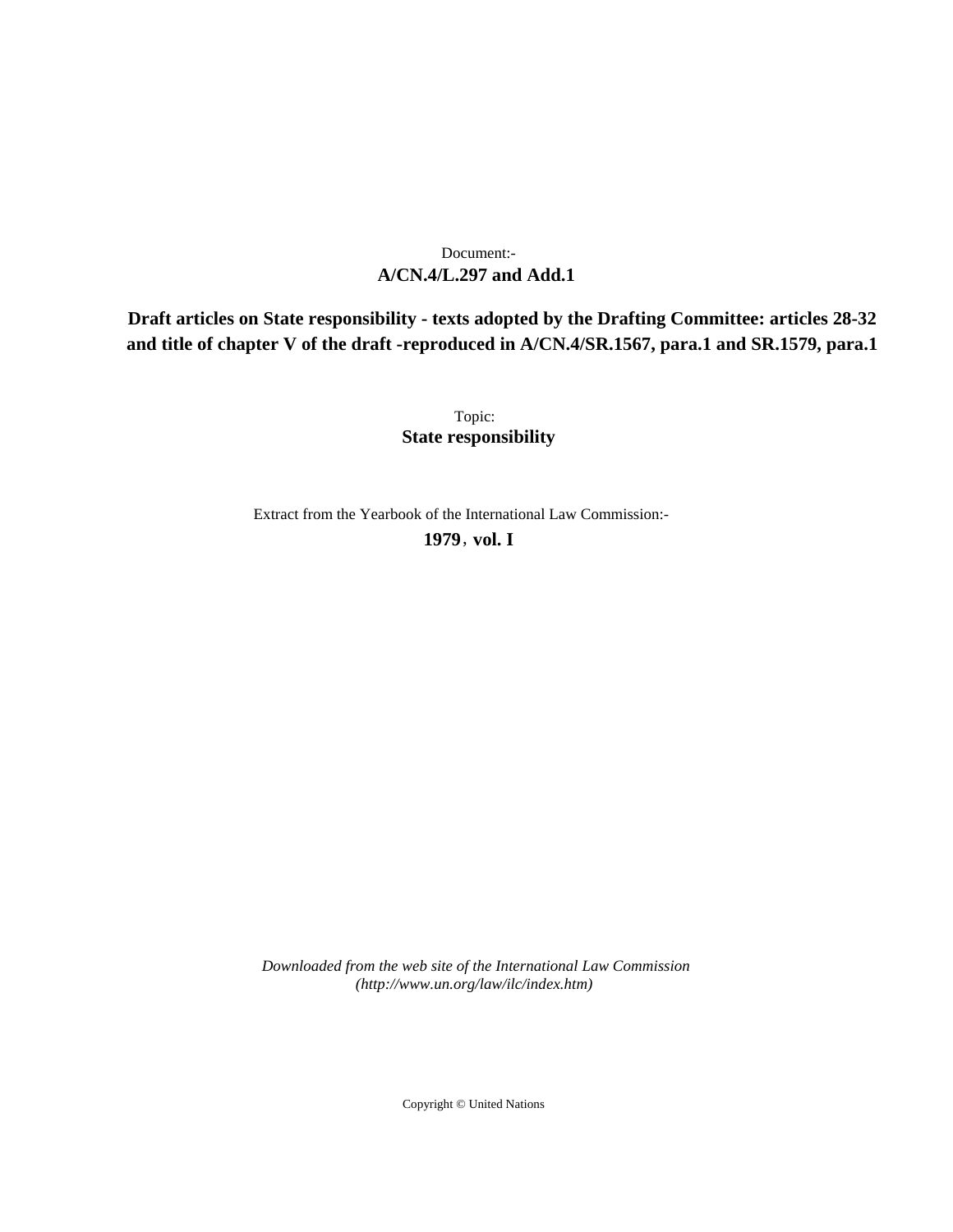5. As every year, the members of the Committee would take an active part in the course on international law to be given in Rio de Janeiro in July and August under the Committee's auspices, to which eminent lawyers were invited. Mr. Barboza, a member of the Commission, had been invited that year.

6. The Committee was to hold its next session in July and August 1979. The main items on its agenda were: torture as an international crime (on which subject a draft convention was to be prepared in collaboration with the Inter-American Commission on Human Rights); transnational corporations and a code of conduct; revision of the inter-American conventions on industrial property; legal aspects of co-operation in transfer of technology; the principle of self-determination and its sphere of application; measures to promote the accession of non-autonomous territories to independence within the American system; jurisdictional immunity of States; and settlement of disputes relating to the law of the sea.

7. The CHAIRMAN thanked Mr. Herrarte Gonzalez, Vice-Chairman of the Inter-American Juridical Committee, for his account of the Committee's work. He emphasized that co-operation between the Commission and regional bodies should be maintained and further strengthened. It was particularly important that the views of regional bodies should lead to concrete achievements, so that the Commission could take them into account in the codification and progressive development of international law, which it was pursuing at a universal level.

8. The Inter-American Juridical Committee was the first intergovernmental regional body responsible for codifying international law with which the Commission had established co-operative relations, in accordance with article 26, paragraph 4, of its statute. The Committee's achievements and the range and diversity of the subjects on its agenda showed the importance attached by OAS to the codification and progressive development of international law and to the work of its principal legal organ. Latin American lawyers had always been in the front rank of those who strove for the progress of international law in the service of peace and the promotion of friendly relations between States and peoples based on respect for the principle of sovereignty, as evidenced by their contribution to the development of the principle of non-intervention, the law of the sea and the right of asylum. The Commission was itself indebted to them on several counts. For example, it was on the basis of a draft submitted to the General Assembly by the delegation of Panama that the Commission had prepared, in 1949, a draft declaration on the rights and duties of States. And it was the system of reservations originating in Latin America that had prevailed in the Commission during the preparation of the draft articles on the law of treaties which had formed the basis of the Vienna Convention on the Law of Treaties.

9. He hoped that the Inter-American Juridical Committee would continue its work with the same success as in the past, in the interests of Latin America and of the rest of the world.

10. Mr. FRANCIS said that the work of the Inter-American Juridical Committee, like that of the other regional juridical committees, was an essential tributary to the mainstream of the codification process in which the Commission was engaged. The Committee was also a source of that process, as was clear from Mr. Herrarte González's account of its contribution to both public and private international law.

11. As one who came from the Caribbean region, he wished to convey to the members of the Committee his personal regards and his best wishes for the success of its 1979 session. He trusted that co-operation between the Committee and the International Law Commission would continue to flourish.

*The meeting rose at 11.20 a.m.*

## **1567th MEETING**

### *Tuesday, 10 July 1979, at 10.40 a.m.*

*Chairman:* Mr. Milan SAHOVIC

*Members present:* Mr. Barboza, Mr. Dadzie, Mr. Diaz Gonzalez, Mr. Francis, Mr. Njenga, Mr. Pinto, Mr. Quentin-Baxter, Mr. Reuter, Mr. Riphagen, Mr. Tabibi, Mr. Tsuruoka, Mr. Ushakov, Sir Francis Vallat, Mr. Verosta.

*Also present:* Mr. Ago.

State responsibility *{continued)\** (A/CN.4/318 and Add.1-3, A/CN.4/L.297) [Item 2 of the agenda]

> DRAFT ARTICLES PROPOSED BY THE DRAFTING COMMITTEE

> > ARTICLES 28, 29 AND 30

1. The CHAIRMAN invited the Chairman of the Drafting Committee to introduce draft articles 28, 29 and 30 adopted by the Drafting Committee (A/CN.4/ L.297), which read:

#### *Article 28. Responsibility of a State for an internationally wrongful act of another State*

1. An internationally wrongful act committed by a State in a field of activity in which that State is subject to the power of direction or control of another State entails the international responsibility of that other State.

<sup>\*</sup> Resumed from the 1545th meeting.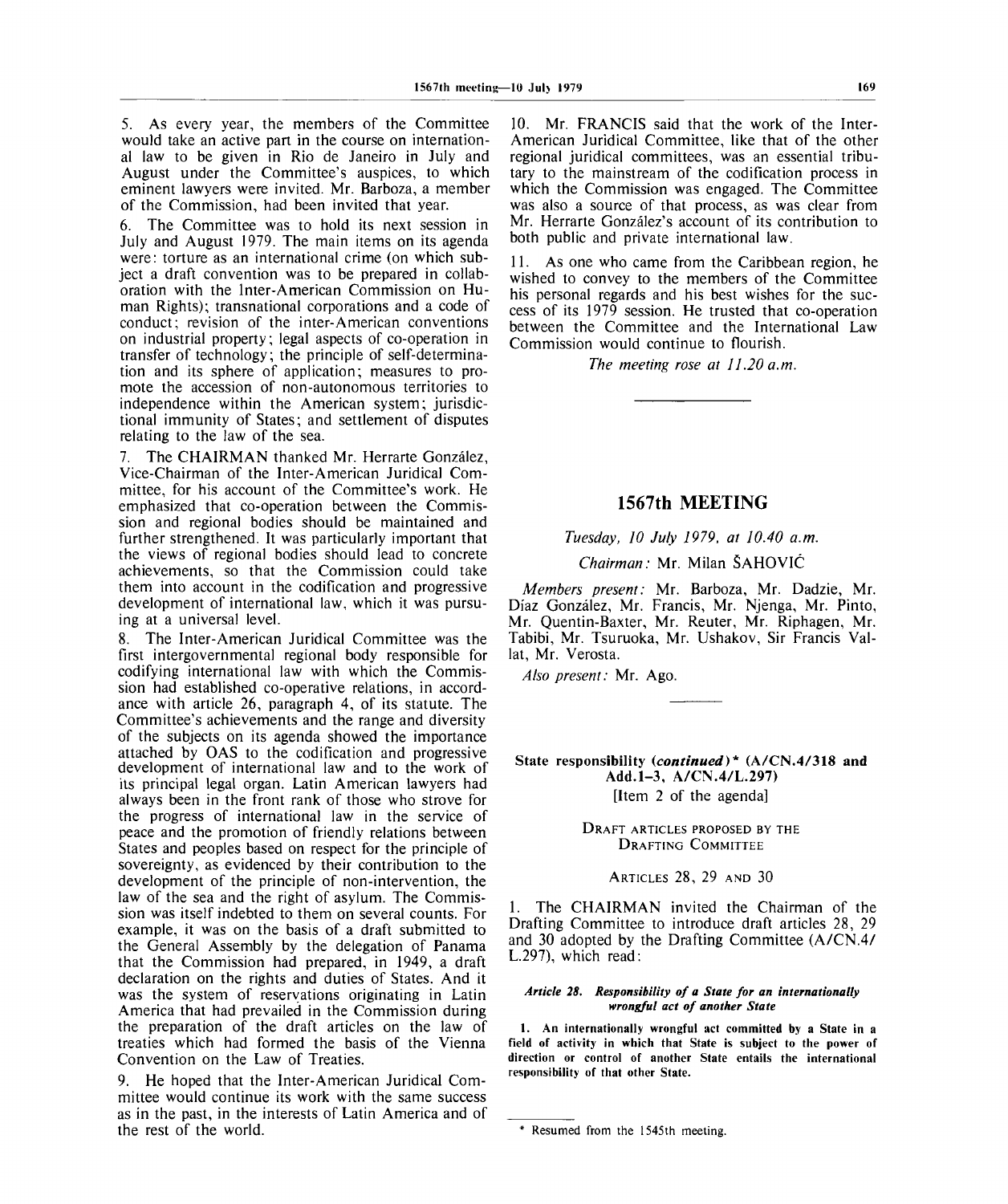**2. An internationally wrongful act committed by a State as the result of coercion exerted by another State to secure the commission of that act entails the international responsibility of that other State.**

**3. Paragraphs 1 and 2 are without prejudice to the international responsibility of the State which has committed the internationally wrongful act, under the other articles of the present draft.**

#### *Article 29. Consent*

**1. The consent validly given by a State to the commission by another State of a specified act not in conformity with an obligation of the latter State towards the former State precludes the wrongfulness of the act in relation to that State to the extent that the act remains within the limits of that consent.**

**2. Paragraph 1 does not apply if the obligation arises out of a peremptory norm of general international law. For the purposes of the present draft articles, a peremptory norm of general international law is a norm accepted and recognized by the international community of States as a whole as a norm from which no derogation is permitted and which can be modified only by a subsequent norm of general international law having the same character.**

#### *Article 30. Countermeasures in respect of an internationally wrongful act*

**The wrongfulness of an act of a State not in conformity with an obligation of that State towards another State is precluded if the act constitutes a measure legitimate under international law against that other State, in consequence of an internationally wrongful act of that other State.**

2. Mr. RIPHAGEN (Chairman of the Drafting Committee) said that, in its consideration of articles 28 to 30 and of the title of chapter V, the Drafting Committee had been privileged to have the active participation of Mr. Ago, and had taken account of the Commission's discussion of the topic and of the formal proposals contained in documents A/CN.4/L.289/Rev.l and A/ CN.4/L.290-295. The Committee had also had before it written proposals and suggestions by some of its members and had kept in mind the need to maintain consistency of terminology throughout the draft.

3. Article 28 had been the subject of a formal reservation in the Drafting Committee. The word "indirect" had been deleted from the title proposed by Mr. Ago  $(A/CN.4/318$  and Add. 1-3, para. 47), in order to take account of the Commission's views. Whereas the original text of the article had been divided into two paragraphs, the text adopted by the Drafting Committee contained three paragraphs. Paragraph 1, which concerned the "stable relationship" aspect of the rule, corresponded to paragraph 1 of the original article, but a number of drafting changes had been introduced to make the rule clearer. First of all, the negative formulation of the original text, which had placed the emphasis on the absence of international responsibility of the State committing the wrongful act, had been changed to a positive formulation stressing the international responsibility of the State exercising the power of direction or control over the State that committed the act. Thus the last part of the original paragraph, which had read "does not entail the international responsibility of the State committing the wrongful act but entails the indirect international responsibility of the State which is in a position to give directions or exercise control", had been amended to read "entails the international responsibility of that other State", a formulation expressing the same idea in a more succinct manner. In addition, the expression "in law or in fact" had been deleted, and the words "the power of" had been inserted before the words "direction or control", it being understood that, for the purpose of invoking responsibility under article 28, paragraph 1, it was not necessary to establish that that power had in fact been exercised to secure the commission of the internationally wrongful act. The words "not in possession of complete freedom of decision, being" had been deleted, as unnecessary.

4. Paragraph 2 of article 28, which concerned the "coercion" aspect of the rule, corresponded to paragraph 2 of the original text, although some drafting changes had been made for the sake of greater precision and clarity. The new text included a change similar to the one made in paragraph 1, the negative formulation "does not entail the international responsibility of the State which acted under coercion but entails the indirect international responsibility of the State which exerted it" having been replaced by the positive wording "entails the international responsibility of that other State". Again, as in the case of paragraph 1, the reference to "indirect" responsibility had been omitted. Moreover, the words "under coercion" had been replaced by the words "as the result of coercion", to stress the direct causal connexion between coercion and the commission of the internationally wrongful act. The expression "to that end" had been amended to read "to secure the commission of that act", to emphasize the purpose of the coercion.

5. Paragraph 3 of article 28 had been inserted in order to separate the question of the possible responsibility of the State committing the wrongful act from that of the responsibility of the State which exercised the power of direction or control, or which had coerced the State committing the act. Paragraph 3 thus made it clear that the rules in paragraphs 1 and 2 did not necessarily exclude any responsibility that the State committing the wrongful act might incur under other articles of the draft. It also left open the possibility that the State committing the act might incur joint and several responsibility with the dominant State.

6. Article 29 was entitled "Consent". The words "of the injured State", used in the original title (A/CN.4/  $318$  and Add.  $1-3$ , para. 77), had been deleted as not being entirely accurate or necessary. The article was set out in two paragraphs, which corresponded to the two sentences of the single paragraph of the original text. In paragraph 1, taking due account of the Commission's discussion, the Drafting Committee had inserted the word "validly", to qualify the consent given by a State. That word had been included in some of the formal proposals submitted to the Commission, notably in documents A/CN.4/L.291, L.292 and L.293, and it was to be understood in relation to international law. To circumscribe the application of the rule more clearly, the word "specified" had also been inserted to qualify the word "act", an idea that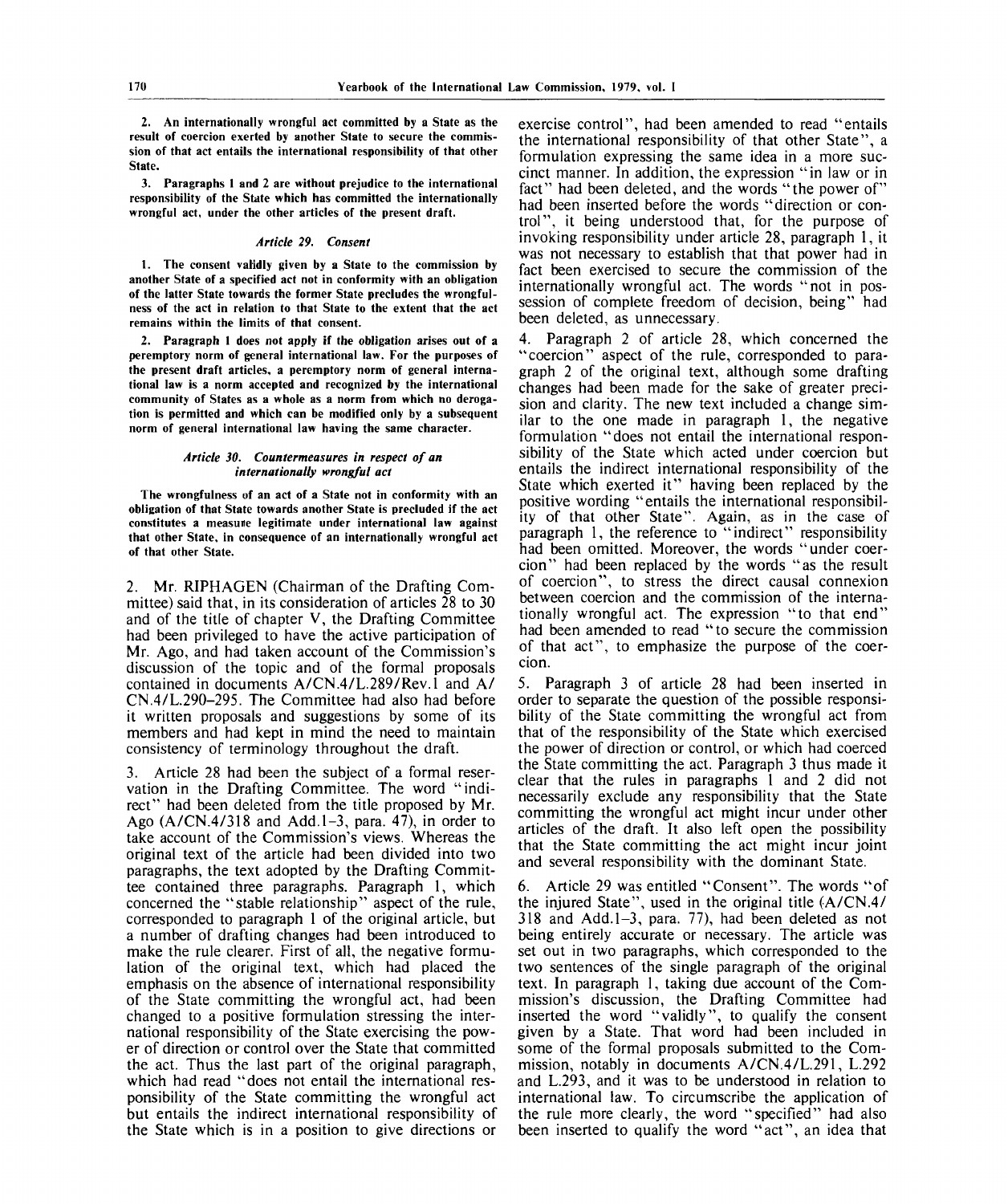point that all aspects of the subject would have to be considered at some stage, including uses, abuses and effects, competing priorities among uses, general principles, co-operative institutions and measures for the peaceful settlement of disputes.

19. The question had been raised whether the draft articles should deal not only with the uses of international watercourses but also with the uses of the water of international watercourses—a distinction which he had not thought to be profound. Reference had likewise been made to related problems such as flood control, erosion, sedimentation, salt-water intrusion and estuaries. In view of the approach adopted by the Commission so far, and of the response of States to the questionnaire, there was every expectation that the Commission would deal with such related problems, the importance of which must not be minimized. As far as any distinction between the uses of international watercourses and the uses of the water of international watercourses was concerned, the latter expression had been used in his report solely for purposes of clarification. It had been taken for granted, however, that the Commission was meant to deal, and was dealing, with the uses of the water of international watercourses. Of the uses referred to in question  $D$  of the questionnaire. some, such as swimming, fishing and timber floating, were clearly direct uses of the watercourse, but most were not. For example, water used for irrigation was water diverted from watercourses, and the use of water for the production of nuclear energy, or for building or manufacturing, was a use of the water of a watercourse, not a direct use of the watercourse itself.

20. In view of the terms of the questionnaire and the answers to it, he believed that the contention that the Commission should confine itself to uses of the watercourse as such could not be upheld. Moreover, the possibility of excluding the uses of the water of international watercourses from the scope of the Commission's work had not been entertained earlier, and he saw no reason for now allowing such an exclusion.

21. Another point stressed during the discussion had been the problem of pollution, and it had been noted that pollution could not be dealt with effectively if measures were confined to riparian States. The need to analyse the provisions of the relevant treaties had rightly been emphasized. It had also been observed that the draft articles should provide for the responsibility of States which caused injury, and for technical assistance to developing countries.

22. The need to take account of the physical characteristics of water, and to obtain the necessary technical and scientific advice, had been generally recognized, and the Commission appeared to be largely in favour of dealing with the navigational uses of international watercourses when they affected, or were affected by, other uses. The majority also apparently took the view that the subject was ripe for codification.

23. He trusted that at its next session the Commission would be able to crystallize the measure of agreement achieved, so that it would be possible to deal constructively with the various elements of the law of the non-navigational uses of international watercourses. He agreed that it would be desirable for the questionnaire to be circulated again to those member States that had not yet responded to it.

24. Lastly, he trusted that the Commission's report to the General Assembly would contain a detailed account of the discussion, especially as no articles had been adopted for the Assembly's consideration.

The CHAIRMAN thanked the Special Rapporteur and congratulated him on his work on a complex subject which touched simultaneously on legal, political, technical and economic questions.

26. He explained that the Commission's report to the General Assembly would give an account of the discussions and would mention the need to draw the attention of certain States to the questionnaire adopted by the Commission at its twenty-sixth session.<sup>5</sup>

27. He noted that the Commission had thus completed its consideration of item 5 of its agenda.

*The meeting rose at 10.55 a.m.*

5 See foot-note 2 above.

# **1579th MEETING**

*Monday, 30 July 1979, at 3.10 p.m.*

*Chairman:* Mr. Milan SAHOVIC

*Members present:* Mr. Barboza, Mr. Calle y Calle, Mr. Dadzie, Mr. Diaz Gonzalez, Mr. Quentin-Baxter, Mr. Riphagen, Mr. Tabibi, Mr. Thiam, Mr. Tsuruoka, Mr. Ushakov, Sir Francis Vallat, Mr. Verosta, Mr. Yankov.

*Also present:* Mr. Ago.

**State responsibility** *(concluded)\** **(A/CN.4/318 and Add.1-4, A/CN.4/L.297/Add.l)** [Item 2 of the agenda]

> DRAFT ARTICLES PROPOSED BY THE DRAFTING COMMITTEE *(concluded)\*\**

> > ARTICLES 31 AND 32

1. The CHAIRMAN invited the Chairman of the Drafting Committee to introduce articles 31 and 32 as adopted by the Drafting Committee (A/CN.4/L.297, Add.l), which read:

<sup>\*</sup> Resumed from the 1573rd meeting.

<sup>\*\*</sup> Resumed from the 1567th meeting.